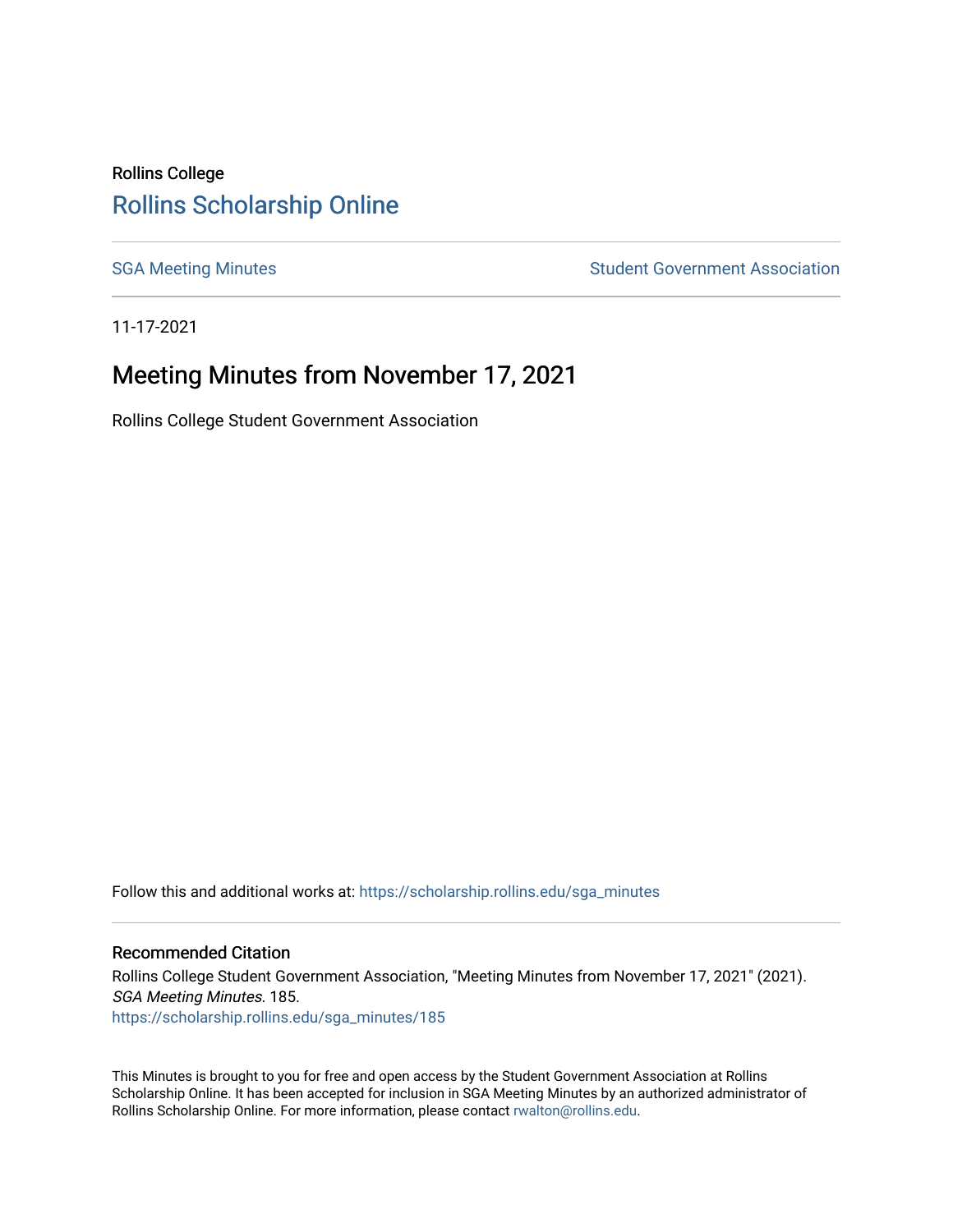

ROLLINS.EDU - SGA@ROLLINS.EDU

The regular weekly meeting of the Rollins College Student Government Association was held on November 17, 2021, at 7:04pm, at Rollins College in the Galloway Room of Kathleen W. Rollins Hall. The minutes of the previous meeting were read and approved as correct after a vote by the Senate.

**I. Call to Order II. Roll Call III. Welcome IV. Approval of Minutes** 

- **Approved**
- **V. Speakers**

 $\bullet$  N/A

## **VI. Executive Reports**

A. President

- Sent out an email to a few people including dean of students regarding air quality in Elizabeth Hall
	- Came back to us with saying that there is no issue
	- In the works of scheduling a tour of Elizabeth Hall
- We don't have a fall fox day, but there is an event
	- Barbecue picnic instead because of bringing our vaccination rate improving
- YikYak issues
	- Please talk about criticisms in a kind manner
	- Bring the issues up face to face
	- This is unacceptable
	- We want a welcome environment for all ideas
	- Leads to an unwelcoming environment
- B. Vice President
	- Disappointed in amount of legislation tonight
	- Please put your legislation in
	- Only one meeting after this meeting
- C. Chief Justice
	- Please send in legislation- one more meeting left in this semester
- D. Academic Affairs
	- Last week asked about interest with Toni Holbrook about accessibility and classes
	- Will not be this semester- scheduling this for next semester
	- Next meeting is our Diversity and Inclusion curriculum town hall
		- This will help define research effort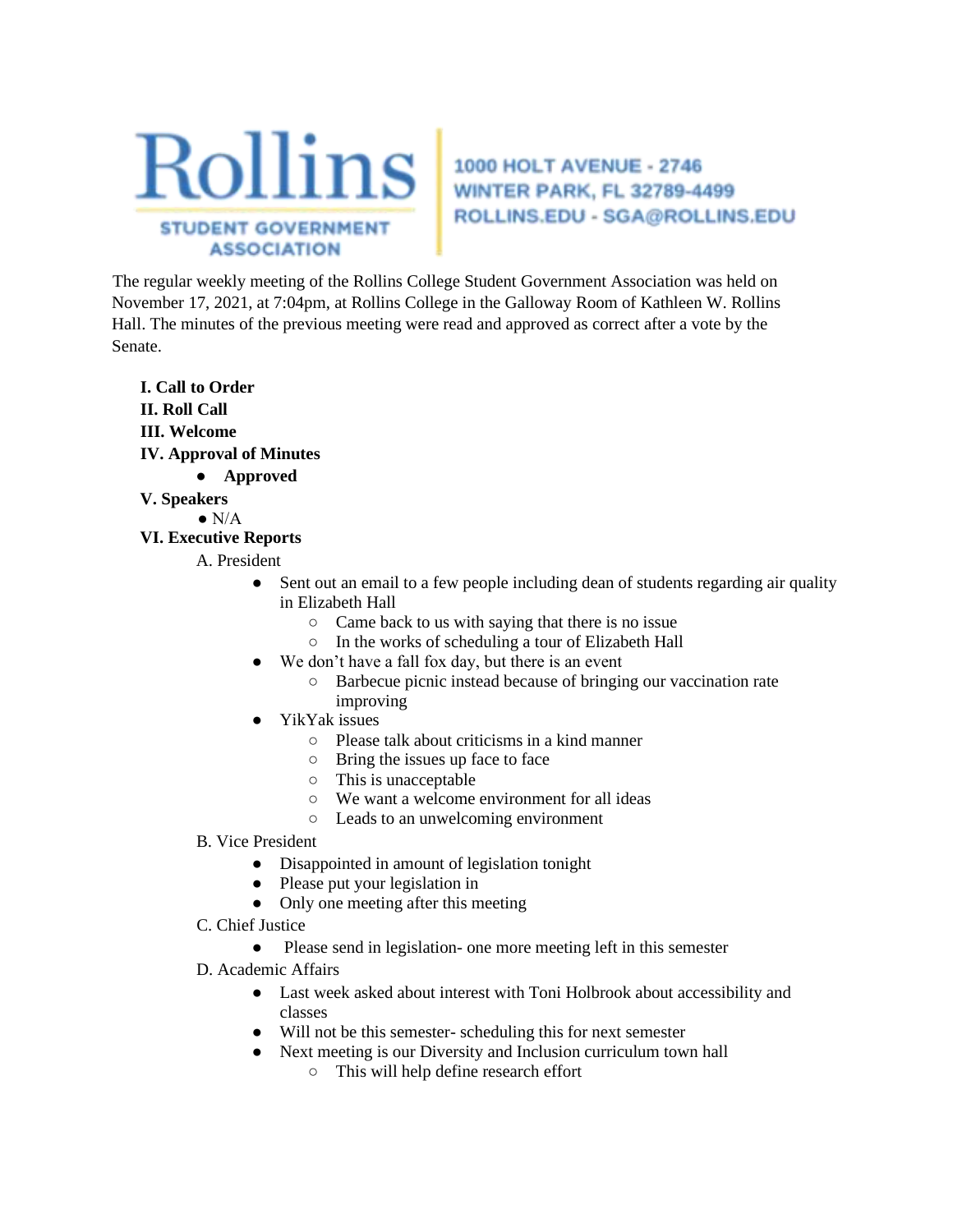- Open to students- we want to make sure we are focusing in the right places
- Please help to spread the word by posting posters
- Final curriculum committee meeting will be after break
- Last week talked about overload course policy- will be picked up next meeting
- E. Internal Relations
	- Having to co-sign legislation to allow the professional standards committee to occur as an ad-hoc next semester
		- Easy bill to help with to get requirement and need one more person
	- If you are interested, please reach out to De, Kate, and me [\(dewatkins@rollins.edu,](mailto:dewatkins@rollins.edu) [kmcaraw@rollins.edu,](mailto:kmcaraw@rollins.edu) [eholder@rollins.edu](mailto:eholder@rollins.edu) )
- F. Public Relations
	- Thank you to everyone for showing up
	- Vaccination stuff- we raised the vaccine rate to 89 percent!
	- The Fall Fox Day event will be 3-6 this Thursday
	- Two-factor auth date will be tomorrow
		- Doing it on your own time better
	- Winter Wonderland Craft Fair will be next Thursday
		- Fantastic way to get volunteer hours
- G. Events
	- Winter Wonderland Craft Fair tomorrow at Tars Plaza from 12-2
		- Please come out and help volunteer, it will count towards your volunteer hours
- H. Finance
	- The Fox Funds committee is expanding its interests into investigating the financial concerns of students and faculty as it pertains to Rollins.
	- We are planning our agenda for the spring
- I. Student Life
	- No Report
- J. Diversity & Inclusion
	- Equity and Inclusion collective met today
		- Will meet after the break
		- Hoping to get more dialogue for next semester
- K. Attorney General
	- Have been in contact with Juan Escobar and Nicole Soloman
		- Many meetings regarding air quality
		- Its 50/50 for students
		- Trying to come to a middle ground consensus
		- If you have anything to bring up about air quality, please let me know
- L. President Pro Tempore
	- Not Present
- M. Advisors
	- December 3rd CICI is having 2 events
		- If you are interested in volunteering, please email Alexandra
	- CICI is doing haircuts for the Holidays

## **VII. Organizational Senator Reports**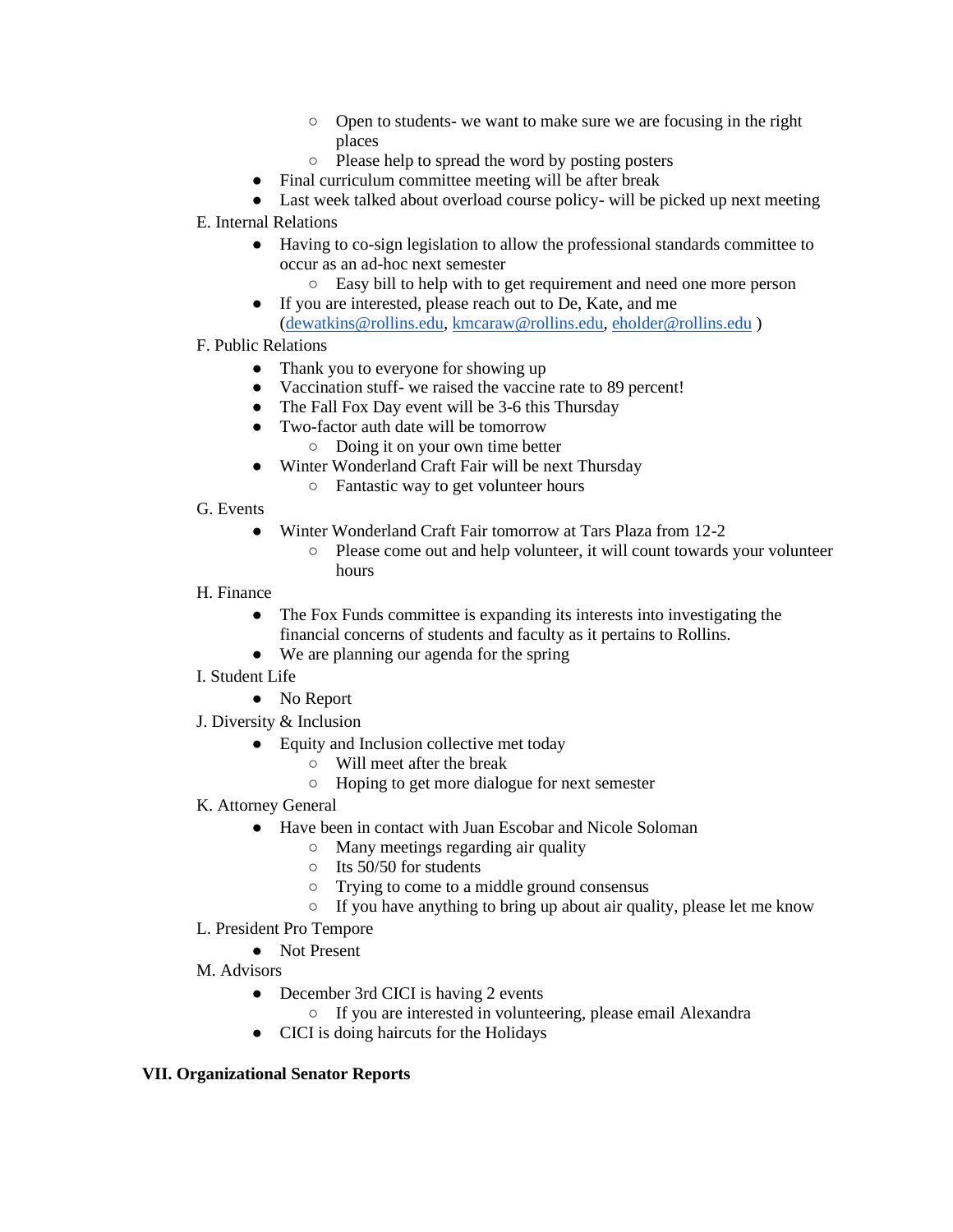- A. Center for Leadership & Community Engagement (CLCE)
	- Fox Feast
		- This Thursday from 3-6pm Mills Lawn
		- Amazing food planned
	- Politics on Tap
		- Regarding women's Reproductive Rights
		- This Thursday at Dave's Boathouse 5-6pm
- B. Center for Career & Life Planning (CCLP)
	- Not present
- C. Wellness
	- Tomorrow will be a financial wellness presentation from 12-2
	- 24/7 Rollins helpline has been opened as of Monday
	- Wellness center has expanded their options for mental well-being
- D. Accessibility
	- No Report
- E. Fraternity & Sorority Life (FSL)
	- No Report
- F. Residential Life and Explorations (RLE)
	- No Report
- G. LGBTQ+ Advocacy
	- No Report
- H. Student Media
	- No Report
- I. International Affairs
	- No Report
- J. Student Athlete Advisory
	- Been in contact with athletic director but have been unsuccessful
- K. Sustainability
	- No report
- L. Campus Safety and Security
	- Parking on campus
		- Theatre and dance hall project is being worked on
		- Parking has been decreased on campus
		- Please make sure to park in spots designated for students
		- Don't park in spots for staff members- you will be ticketed
		- Email was sent out today regarding Warren administration parking lotbeing converted into handicap parking
		- Escorts are not available 24/7, they do not have the resources to do that
		- [Interactive parking map](https://map.concept3d.com/?id=65#!ct/0,3744,7309,4400,4399,4396,3745,5148,34548,35006,46000,50291,50292,50304,50307,50314)
- M. Institutional Advancement
	- Position Vacant
- N. Holt Graduate Programs
	- Position Vacant
- O. External and Competitive Scholarships
	- Position Vacant
- P. Parliamentarian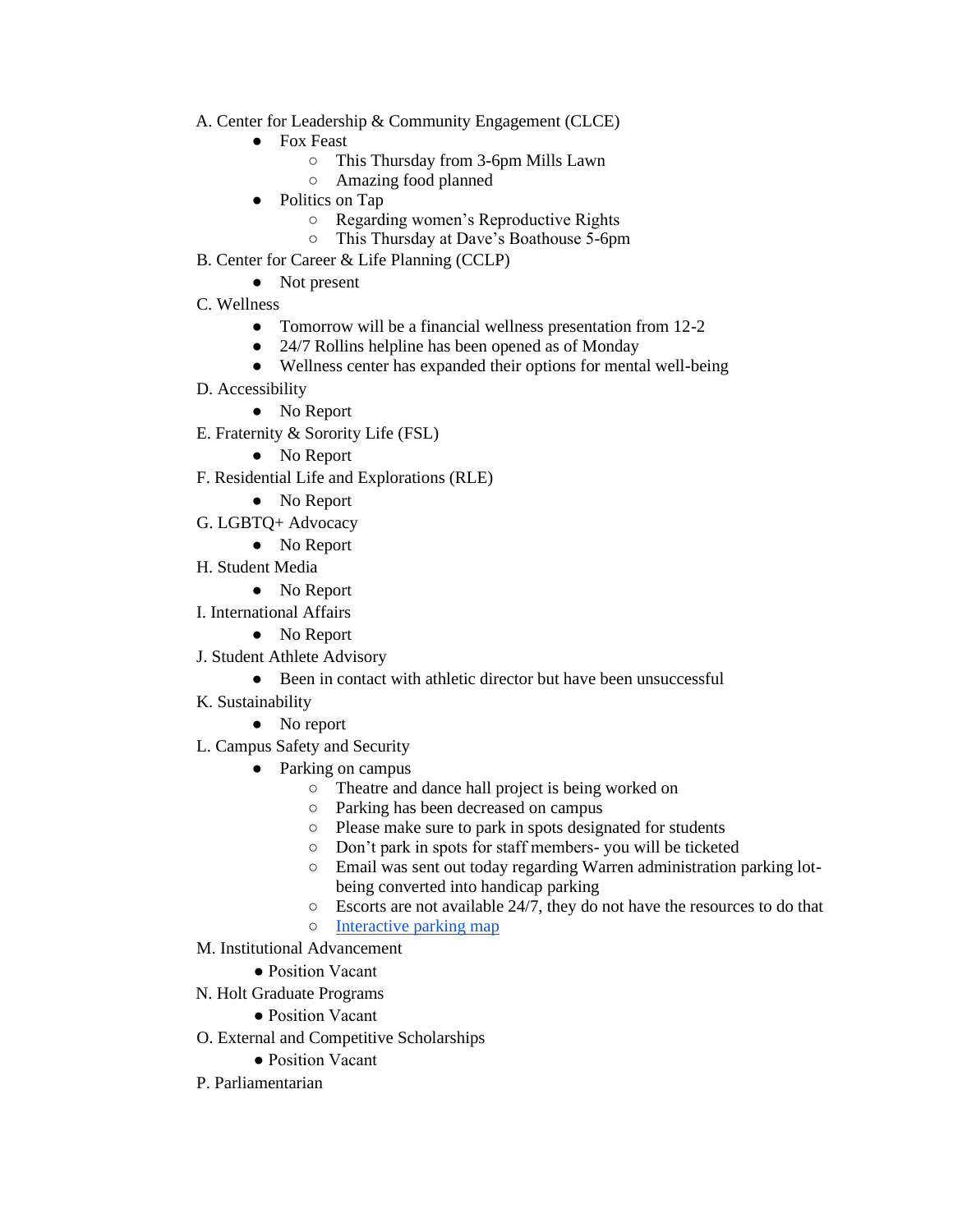• Not present

## **VIII. Ad-hoc Committees**

- Constitutional Revision
	- i. No report
- COVID
	- i. No report
- International Student Representation
	- i. No report

## **IX. Open Forum**

- Question about quorum
	- Are we at quorum right now?
	- We are!
- Update on Scuba Bill
	- From 6:45 PM tonight- we reached out to the swim team
	- $\circ$  From Paul, this is a multi-dimensional risk position- They aren't going to help them
	- One of the biggest issues is the lack of lifeguards on campus
		- They would have to hire 3-4 extra people for scuba team
		- Swim team made an effort to appease
		- This is an admin issue
	- This isn't just a student issue
	- You can't swim, dive, etc. in Lakeside or Sutton
	- We are here to support your efforts since the bill was passed
		- Reach out if you have any concerns
	- This will probably be a next semester problem as well
	- This is in fact an administrative issue
	- Was there ever lifeguards at any pool?
	- Swim team is required to have people who are lifeguard certified
	- If people aren't at the level of college swimming where they do need lifeguards, people below that need them too
	- Alfond pool is pretty deep
	- Lifeguards are an important thing for swimming
	- We don't know the policy for non-swim team lifeguards
	- This is a great opportunity to collaborate
	- This is an ongoing thing- certain students need scuba training to complete research
	- Don't speak on behalf students you do not represent
- Question about Liz
	- Are the pools of water in hallways gone?
		- Absolutely not!
		- They bring in an industrial fans and point at the water for 4-6 hours
		- Taking them away for weeks at a time
	- Circles of mold are gone
		- Some are still there but they are not as prominent
	- Looking to stop by Elizabeth Hall to see what is going on
		- $\blacksquare$  A comprehensive check on living conditions as a whole
		- Conduct will also come up
		- Will be asking about investigations and results of them
	- It would be helpful and useful to a benchmark for what is livable and what is not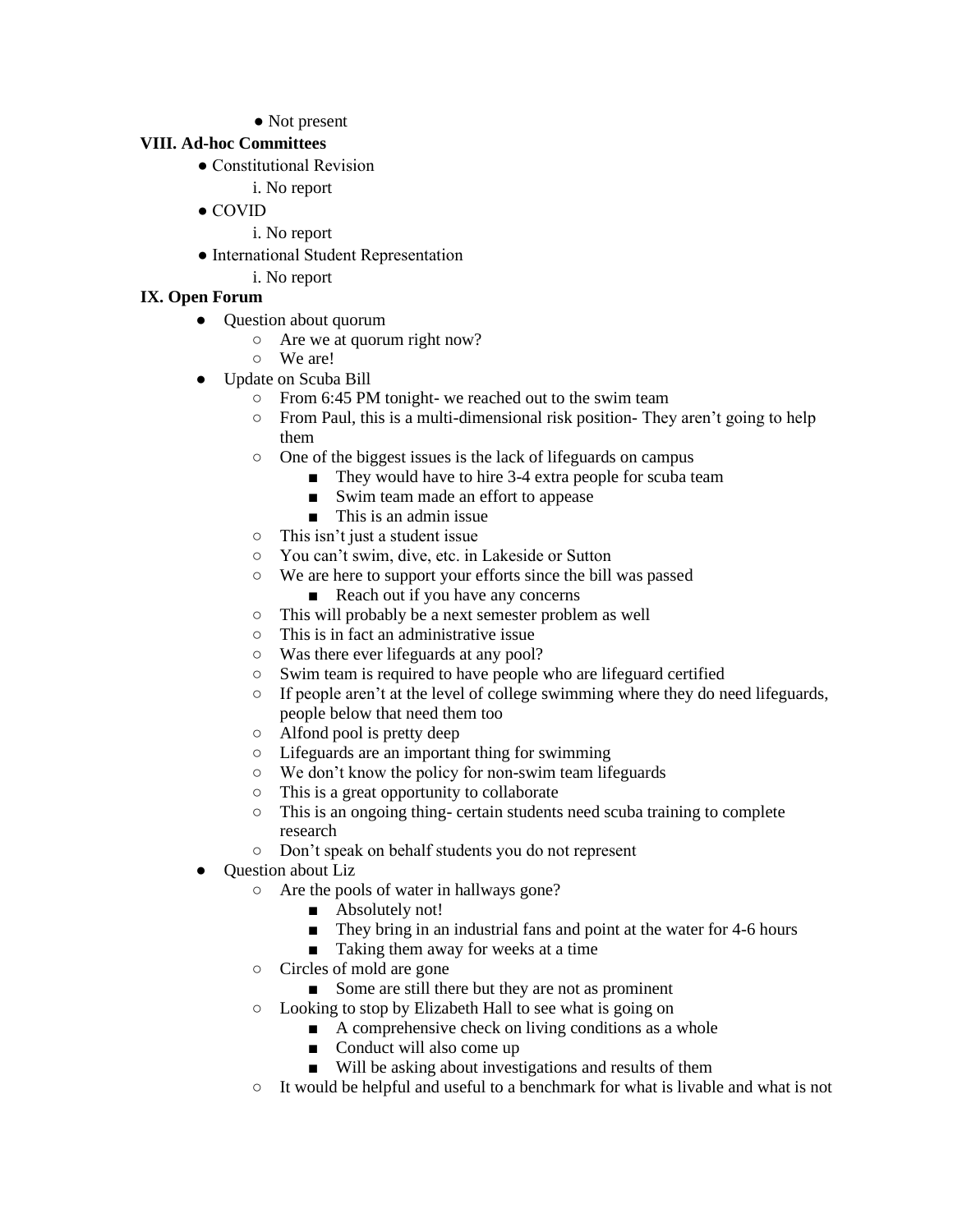livable

- Holt Hall air quality
	- Recently, someone had to move into Holt first floor
		- Entered first floor and got stopped up
		- Someone noted the exact same issues last year in Holt
		- Air purifier improved the issue- but very inaccessible
		- Air quality in Holt needs to be addressed as well
	- Air is very thick
		- Recognizable air and scent issues
	- May be a Rollins dorm thing instead of an Elizabeth Hall issue
	- Reports may need to be filed regarding this
	- May be a dust and dander issue- also may be a pollen issue
	- Scheduled a town hall for Feb 9th for a Residence Life and Housing Issues Town Hall
		- Hope to have Hayner and Franco answering questions directly
	- Please talk to your RA about these issues
	- Email regarding air quality issues was sent out to Elizabeth Hall
	- Legislation may need to be made
		- GroupMe, reaching out directly to Vee, or Outlook group
		- Use resources we have already: email vsantalucia@rollins.edu
- Fox Lodge Reusable Cups
	- Be on the lookout for cups
		- These are reusable and are \$2.55, refills are for \$1
- Parking
	- Looked at interactive map
		- Parking for faculty and staff are for seniors
		- Map may be out of date
	- A lot of the website is out of date- its going to take a while to get fixed
		- They are putting new things but not taking away older stuff
	- Campus safety is understaffed right now
		- Reviewed the website-some junior and senior parking is all student parking
		- If you have any questions, feel free to give them a call
		- Will bring up these concerns in next campus safety meeting
- Ward Hall building quality
	- Caution tape and cones in front of Ward building
	- Slab of concrete fell off of Ward today
	- Front door is closed for concrete falling, is there a person who controls access of doors?
		- Doors haven't been staying open
		- Talk to campus safety tonight, reslife tomorrow
	- Water issues on third floor due to balcony flooding
	- Does anyone know how often dorms are structurally inspected?
		- Email Vee, Zoe, or Akheem
		- Also, Elizabeth in Student Life Committee
	- All doors are accessible 24/7 until things are fixed
- March for racial justice
	- Last year, we were supposed to hold a march in Feb for Black History Month
	- Consulted with colleagues
	- March will highlight all racial minorities